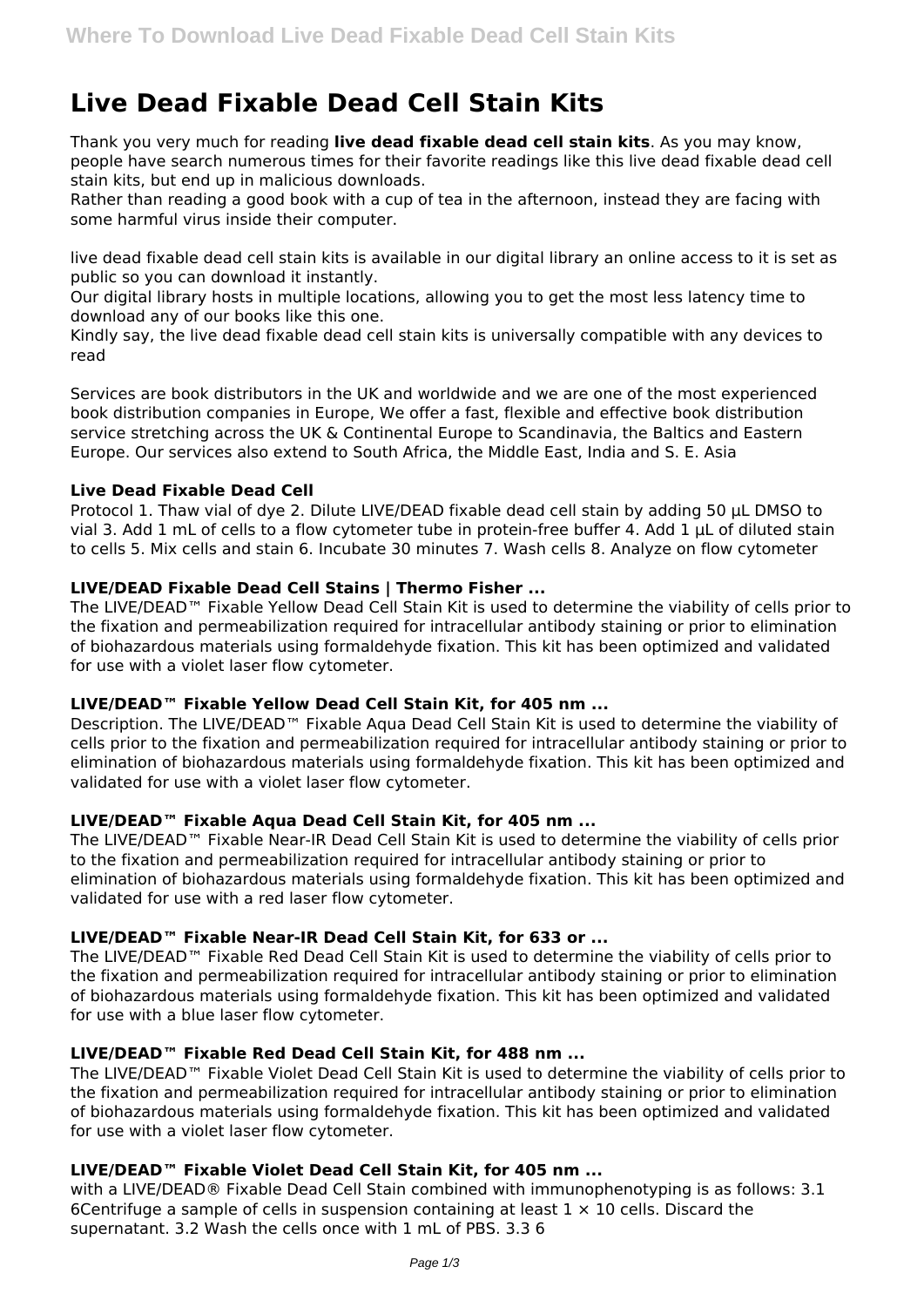# **LIVE/DEAD® Fixable Dead Cell Stain Kits**

The LIVE/DEAD™Fixable Dead Cell Stain Kits use a novel method to evaluate the viability of mammalian cells by flow cytometry. These assays are based on the reaction of a fluorescent reactive dye with cellular amines.

# **LIVE/DEAD Fixable Dead Cell Stain Kits**

The kit includes two types of specially modified polystyrene microspheres that have been optimized to react with the amine-reactive dye in the LIVE/DEAD Fixable dead cell stain kits. The ArC reactive beads (Component A) bind any of the amine-reactive dyes and provide a positive signal; the ArC negative beads (Component B) have no reactivity and provide a negative compensation control.

# **ArC™ Amine Reactive Compensation Bead Kit (for use with ...**

BioLegend provides DNA dyes, Helix NP™ NIR , DRAQ7™ , Propidium Iodide and 7-AAD, that enter and stain dead cells, but are impermeable to live cells for rapid, cost-effective analysis of unfixed cells. In cases where cell fixation is required, we now introduce fixable Zombie Aqua™ , Zombie Green™ , Zombie NIR™ , Zombie Red™ , Zombie Violet™ , Zombie UV™, and Zombie Yellow™.

# **Live Cell/Dead Cell Discrimination - BioLegend**

Invitrogen's LIVE/DEAD® Fixable Dead Cell Stain Kits use a novel method to evaluate the viability of mammalian cells by flow cytometry. These assays are based on the reaction of a fluorescent reactive dye with cellular amines.

# **LIVE/DEAD® Fixable Dead Cell Stain Kits**

The LIVE/DEAD®Fixable Dead Cell Stain Kits use a novel method to evaluate the viability of mammalian cells by flow cytometry. These assays are based on the reaction of a fluorescent reactive dye with cellular amines.

## **LIVE/DEAD Fixable Dead Cell Stain Kits**

Our Live or Dead™ Fixable Dead Cell Staining Kits are a set of tools for labeling cells for fluorescence microscopic investigations of cell functions. The effective labeling of cells provides a powerful method for studying cellular events in a spatial and temporal context.

# **Live or Dead™ Fixable Dead Cell Staining Kit \*Blue ...**

The Zombie live/dead fixable dyes are amine-reactive fluorescent dyes that are impermeant to live cells but permeant to cells with compromised membranes. They irreversibly conjugate to primary amine-containing proteins.

## **Zombie Fixable Viability Sampler Kit**

Live/Dead Fixable Staining Kit For discrimination between live and dead cells by flow cytometry or fluorescence microscopy. Available with unique, cell membrane-impermeable dyse that specifically stain the nuclei of dead cells. Search COA Bulk Size Request

## **Live/Dead Fixable Staining Kit | PromoCell**

The LIVE/DEAD Fixable Near-IR Dead Cell Stain Kit provides the stable components to determine the viability of cells prior to the fixation and permeabilization required for intracellular antibody staining or prior to elimination of biohazardous materials using formaldehyde fixation.

# **Invitrogen™ LIVE/DEAD™ Fixable Near-IR Dead Cell Stain Kit ...**

Ethanol-treated HeLa cells stained with Live-or-Dye™ Fixable Dead Cell Stains. Dead cells stain brightly with Live-or-Dye™, while live cells show minimal staining. Nuclei are stained with Hoechst (blue).

# **Live-or-Dye™ Fixable Viability Stains | Biotium**

Amine-reactive dyes, also known as LIVE/DEAD fixable dead cell stains, are a class of viability dyes suitable for identifying dead cells in samples that will be fixed. These dyes cross the cell membranes of dead cells, and react with free amines in the cytoplasm. Live cells exclude these dyes because their cell